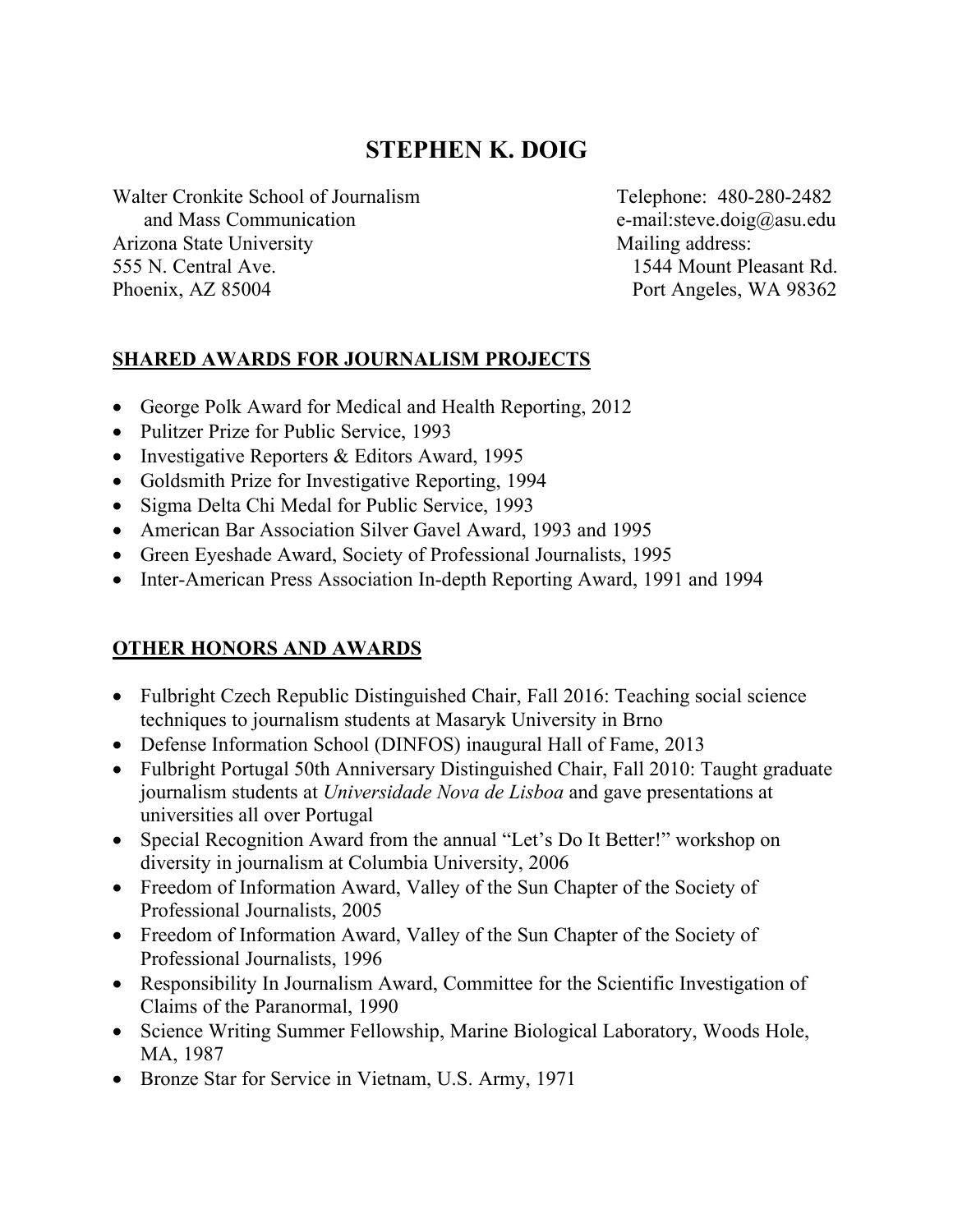## **PRESENT AND PREVIOUS EMPLOYMENT**

- 
- 
- 
- 
- 
- 
- 
- 
- 
- 
- 
- July 2017 Present Cronkite School, ASU, Professor of Journalism
- August 1996 June 2017 Cronkite School, ASU, Knight Chair in Journalism
- August, 2003 July, 2005 Interim Director of Cronkite School of Journalism
- October 1989 July 1996 The Miami Herald, Associate Editor/Research
- June 1984 October 1989 The Miami Herald, Science Editor
- November 1980 June 1984 The Miami Herald, State Capital Bureau Chief
- October 1978 November 1980 The Miami Herald, aviation writer
- October 1977 October 1978 The Miami Herald, education writer
- June 1974 October 1977 Daytona Beach (FL) News-Journal, reporter
- August 1971 May 1973 U.S. Army, Defense Information School, instructor
- August 1970 August 1971 U.S. Army, Vietnam, combat reporter/press liaison

## **EDUCATION**

Dartmouth College, Hanover, NH Bachelor of Arts, Government June, 1974

#### **COURSES TAUGHT**

- Data in Business Journalism
- Sports Data
- Media Research Methods
- Graduate Research Methods
- Precision Journalism
- Introduction to Newswriting
- Reporting Public Affairs
- Graduate Print Reporting

#### **PROFESSIONAL ORGANIZATION MEMBERSHIPS**

- Investigative Reporters & Editors (IRE); past member of Board of Directors
- National Institute of Computer-Assisted Reporting (NICAR)
- Association of Health Care Journalists (AHCJ)
- Association for Education in Journalism and Mass Communication (AEJMC)
- Society for Advancing Business Editing and Writing (SABEW)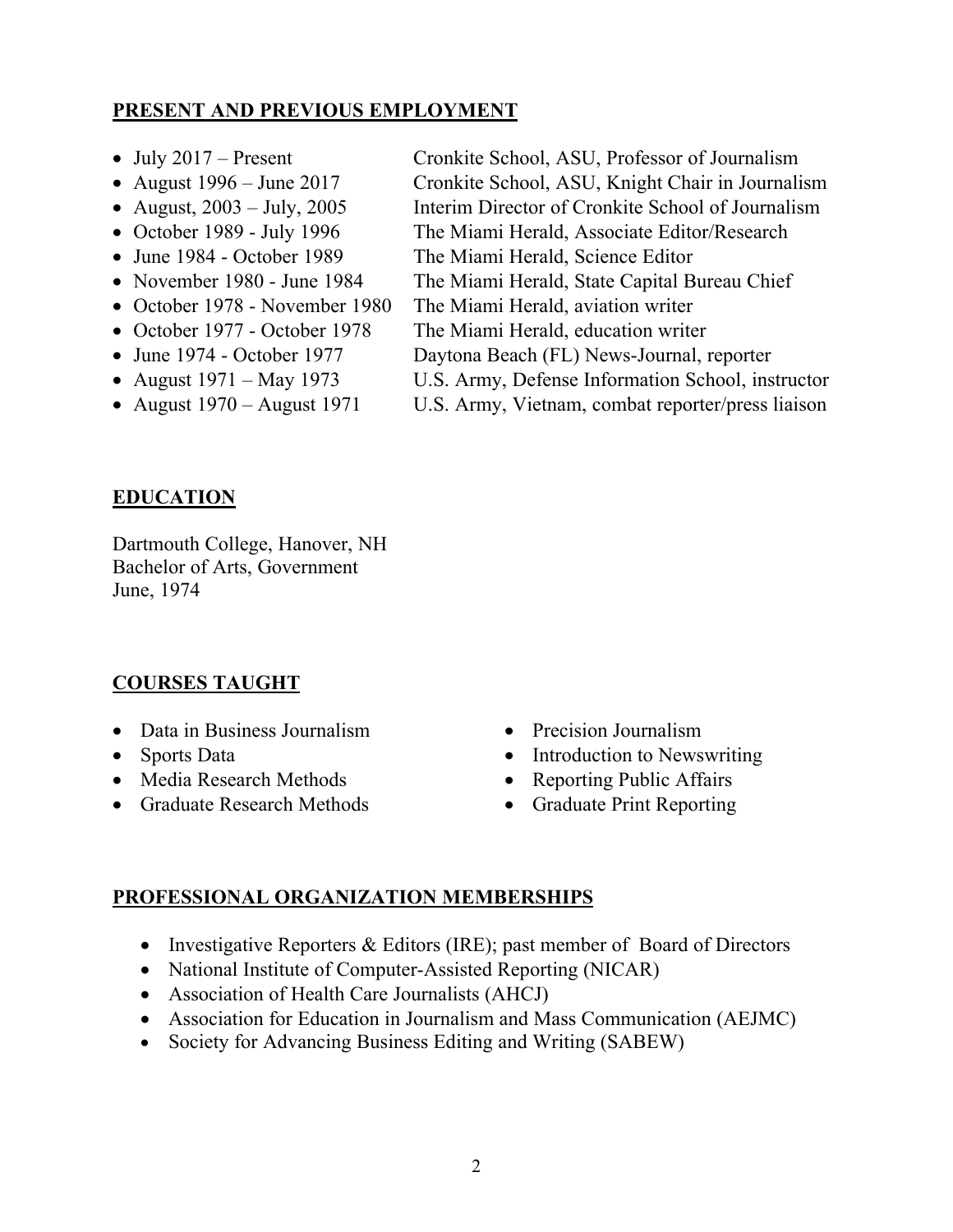#### **PROFESSIONAL SERVICE**

- Juror for the international Data Journalism Awards (2015 2020)
- Organized and judged the annual Phil Meyer Award for Precision Journalism (2007-2016)
- Judge for the Toner Prize for Excellence in Political Reporting, run by the Newhouse School of Syracuse University (2012-2016)
- Arizona Center for Investigative Reporting, online investigative newsroom based in Phoenix, board member
- National Center on Disability Journalism, board member

## **ACADEMIC SERVICE**

- Member of the ASU Curriculum and Academic Programs Committee (2015-2016)
- Member of search committee for Executive Editor of Cronkite News (2015)
- Chaired search committe for Professor of Practice for Cronkite News Sports bureau (2014)
- Chaired search committe for Professor of Practice for Cronkite School's Santa Monica bureau (2014)
- Chaired search committe for managing editor of News 21 (2013)
- University Curriculum and Academic Standards Committee (2014)
- University Selection Committee for President's Professorships (2008)
- Cronkite School Graduate Curriculum Committee (2006)
- Accrediting Council on Education in Journalism and Mass Communication (ACEJMC), member of accreditation site teams for Michigan State University (2001), Baylor (2003), Eastern Illinois University (2005)
- Search committee for new Director of the Cronkite School (1999)
- Search committee for new Cronkite School faculty members (2000)

#### **MAJOR DATA JOURNALISM PROJECTS**

*"Voting Wars",* data analysis support for this national investigative project by News21 students that was published by the Washington Post, MSNBC.com in the Summer of 2016.

*"Weed Rush",* data analysis support for this national investigative project by News21 students that was published by the Washington Post, MSNBC.com in the Summer of 2015.

*"Gun Wars",* data analysis support for this national investigative project by News21 students that was published by the Washington Post, MSNBC.com in the Summer of 2014.

*"Back Home",* data analysis support for this national investigative project by News21 students that was published by the Washington Post, MSNBC.com in the Summer of 2013.

*"Who Can Vote?"* data analysis support for this national investigative project by News21 students that was published by the Washington Post, MSNBC.com in the Summer of 2012.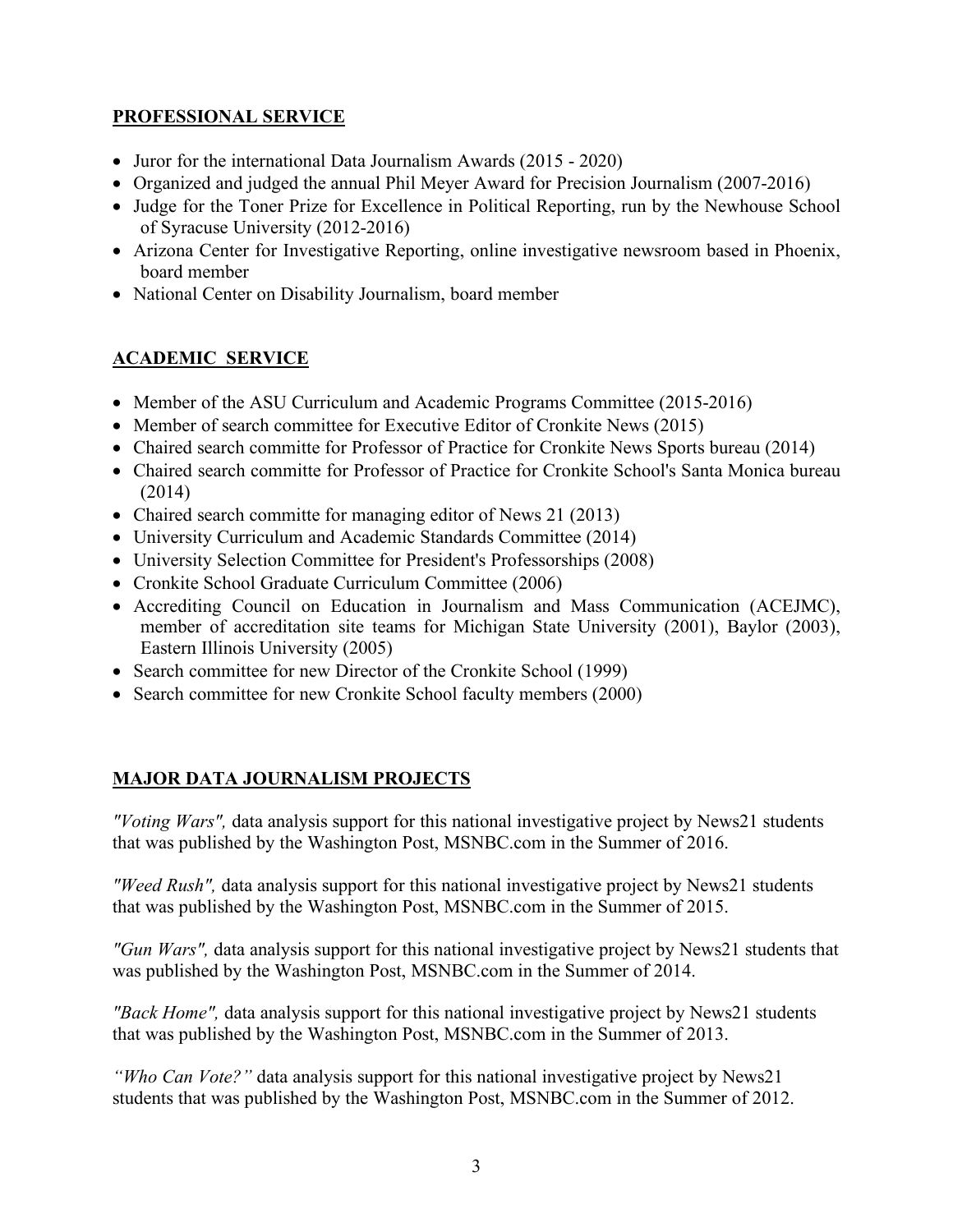*"Decoding Prime",* a year-long series of bylined stories in 2011 by CaliforniaWatch.org using my computer analyses of more than 50 million records of hospital admissions in the state, at http://californiawatch.org/user/6386/articles. This project won the George Polk Award for Medical and Health Reporting in February, 2012.

"*Breakdown: Traveling Dangerously in America*", data analysis support for this national investigative project by News21 students that was published by the Washington Post and MSNBC.com in the Fall of 2010.

"*Public Records*", a state public records access audit that was conducted by the Arizona Associated Press Managing Editors (AZ APME) and ran in newspapers across the state in December 2005. I helped organize the project, created up a web-based data collection system, and analyzed the results for the reporting team.

*"Race, Sex and Age Drive Ticketing",* Boston Globe, July 20-23, 2003. Conducted a statistical analysis of data collected on 160,000 Massachussetts traffic stops for a Globe series led by reporter Bill Dedman on racial profiling.

*"Newspapers Fall Short of Diversity Goal",* Boston Globe, April 11, 2002. Analyzed newsroom diversity numbers for 1,448 daily newspapers for a story done with Globe reporter Bill Dedman. The study resulted in a total of more than \$204,000 in grants from the John S. and James L. Knight Foundation to repeat and expand the analysis in each year through 2006.

"*Open & Shut*", a state public records access audit that was conducted in November, 2001, by the Arizona Associated Press Managing Editors (AZ APME) and ran in newspapers across the state in January 2002. I helped organize the project, created up a web-based data collection system, and analyzed the results for the reporting team.

*"If the Vote Were Flawless…",* Miami Herald, Dec. 3, 2000, page 1. Analyzed Florida presidential vote across more than 5,000 precincts for a national story demonstrating how ballot problems there cost Al Gore the election.

*"The Color of Care"*, Cleveland Plain Dealer, Dec. 17, 2000, page 1. Assisted reporters Dave Davis and Elizabeth Marchak in analysis of 23 million hospital records for an ongoing investigation of the national gap in death rates between blacks and whites.

*"The Law of the Land",* Phoenix New Times, Jan. 1, 1999. Assisted New Times writers Patti Epler and Amy Silverman in analyzing campaign contributions to Arizona legislators for a report on the influence of lobbyists.

*"The BOMEX Files",* Phoenix New Times, May, 1998. Assisted New Times writer Chris Farnsworth with an investigation of the failure of the Arizona Board of Medical Examiners to discipline dangerous doctors.

*"The Money Changers",* Phoenix New Times, April, 1997. Assisted New Times writer Terry Greene Sterling with a two-part investigation of the finances of the Baptist Foundation of Arizona. The series led to the collapse of a scheme that defrauded investors of tens of millions of dollars.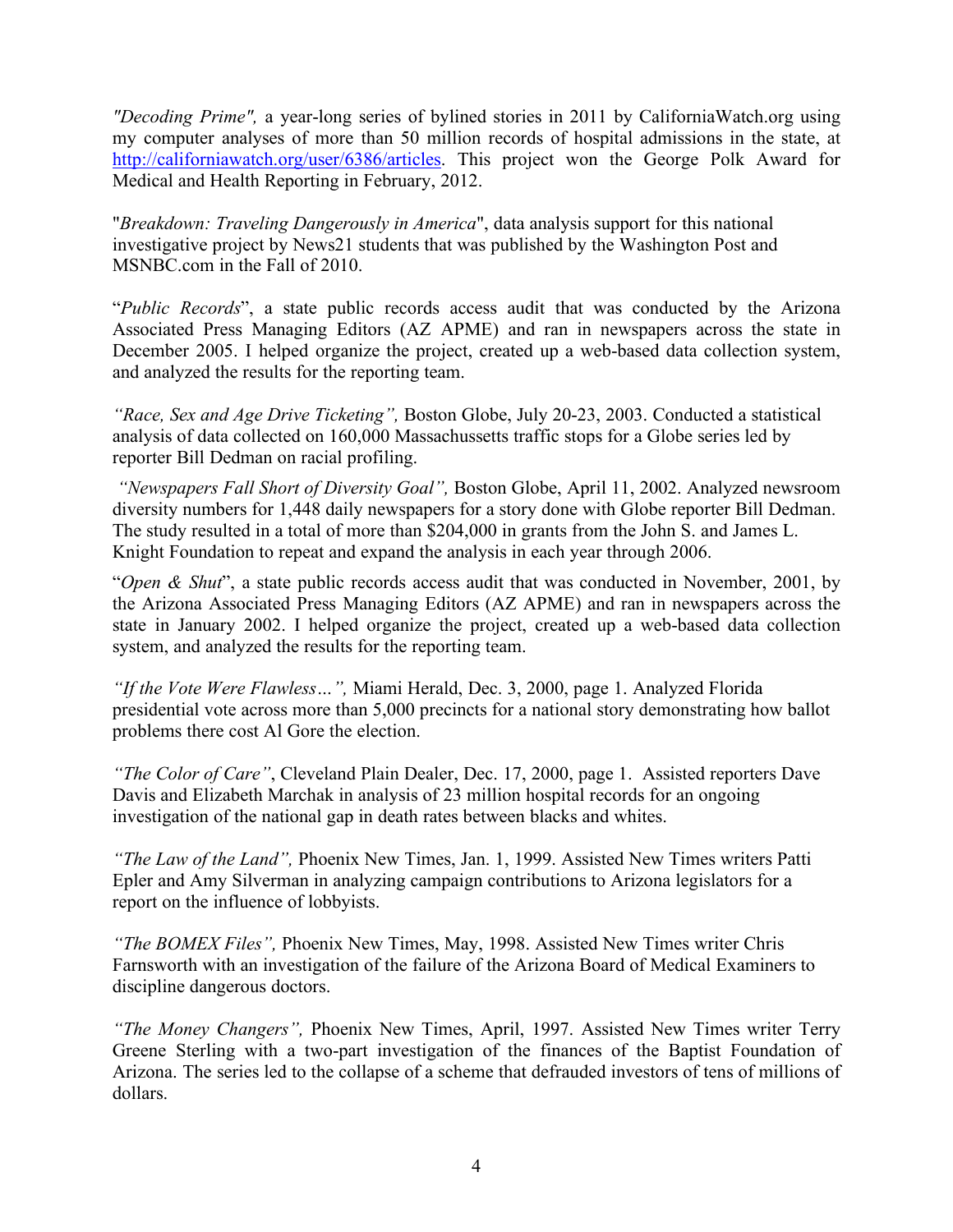*"An Open Bar"*, Miami Herald, December, 1995. An investigation of how thousands of supposedly indigent South Florida criminal defendants use the Public Defender's office at taxpayer expense despite owning houses, luxury automobiles and other assets.

*"Crime and No Punishment",* Miami Herald, August, 1994. An intensive analysis exposing how poorly the South Florida criminal justice system is working. Winner of the Investigative Reporters and Editors Award and the American Bar Association Silver Gavel Award in 1995.

*"Lost in America: Our Failed Immigration Policy",* Miami Herald, December, 1993. An examination of the difficulty of fairly managing immigration in South Florida and the nation. Winner of the 1994 Goldsmith Prize for Investigative Reporting and the IAPA-Globe and Mail Award for In-depth Reporting from the Inter-American Press Association.

*"What Went Wrong",* Miami Herald, December, 1992. Statistical and geographical analysis of the damage patterns from Hurricane Andrew helped prove that a weakened building code and poor construction standards contributed greatly to the devastation. The Pulitzer Prize for Public Service and the Sigma Delta Chi Medal for Public Service were awarded to the Herald staff in 1993.

*"Friends of the Court"*, Miami Herald, April, 1992. An investigation of how court-appointed defense attorneys over-bill for their work. Winner of the 1993 Silver Gavel Award from the American Bar Association.

*"Dirty Dollars",* Miami Herald, February, 1990. An investigation of the impact of drug moneylaundering on South Florida. Awarded the 1991 IAPA-Globe and Mail Award for In-depth Reporting from the Inter-American Press Association.

#### **PUBLICATIONS**

- Doig, Stephen K., preface to "*Journalistiek denken en doen*" (Thinking and Acting Like a Journalist) textbook, by P. Kaashoek and M. Willemars, (Boom Hoger Onderwijs, April 2016)
- Doig, Stephen K., essay for "Data Journalism: Inside the Global Future", edited by T. Felle, J. Mair and D. Radcliffe, (Abramis, October 2015),
- Doig, Stephen K., *How to Create a Successful Online Course -- Without Muppets*, PBS MediaShift blog, www.pbs.org/mediashift/2014/04/how-to-create-a-successful-onlinecourse-without-muppets, April 10, 2014
- Doig, Stephen K., chapter on data journalism in textbook "Journalism Research and Investigation in a Digital World", edited by Stephen Tanner and Nick Richardson (Oxford University Press, 2013)
- Doig, Stephen K., chapter in textbook "News Now: Visual Storytelling in the Digital Age", (Pearson Publishing, 2011)
- Doig, Stephen K., *Back to Basics: 2010 Census Form Focuses on Key Data*, "The IRE Journal", (Fall 2010, Vol. 33, No. 4, pp 18-20)
- Doig, Stephen K., *How Big Will the Inaugural Crowd Be? Do the Math*, MSNBC.com, http://www.msnbc.msn.com/id/28662672/, January 15, 2009.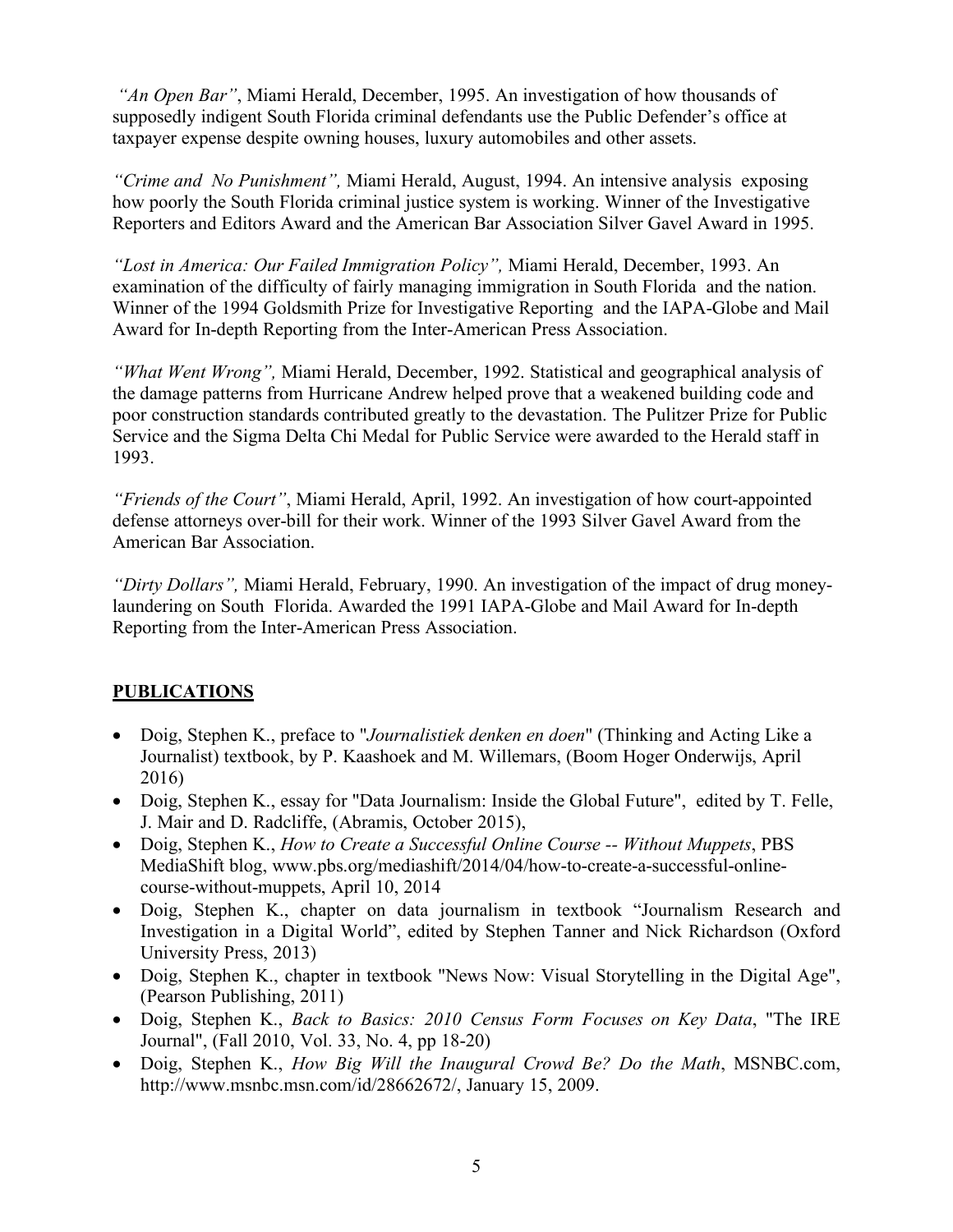- Doig, Stephen K., *Reporting with the Tools of Social Science*, "Nieman Reports (The Nieman foundation for Journalism at Harvard University)", (Spring 2008, Vol. 62, No. 1, pp. 47-49)
- Doig, Stephen K., *Precision Journalism*, article in The International Encyclopedia of Communication, Blackwell Publishing, April 2008
- Doig, Stephen K., *Data Talk When Reporters Know How To Listen*, "Nieman Reports (The Nieman Foundation for Journalism at Harvard University)", (Fall 2006, Vol. 60, No. 3, pp. 53-55)
- Doig, Stephen K., and Dedman, Bill, *Does Your Newspaper Reflect Its Community?*, (May, 2005) A report funded by the Knight Foundation to the American Society of Newspaper Editors on how most newspapers are failing to make progress toward ASNE's goal of having newsroom diversity match the demographics of the communities they serve.
- Doig, Stephen K., and Dedman, Bill, *Does Your Newspaper Reflect Its Community?*, (May, 2004)
- Doig, Stephen K., *Mapping It Out: Adding the 3rd Dimension,* "Uplink", (May/June 2003, Vol. 15, No.32, pp. 6-7).
- Doig, Stephen K., and Dedman, Bill, *Does Your Newspaper Reflect Its Community?*, (April 8, 2003)
- Doig, Stephen K., chapter on basic reporting techniques in "Visual Journalism: A Guide for New Media Professionals", by Harris and Lester, Allyn & Bacon, 2002.
- Doig, Stephen K., *Making Sense of the Census*, "Quill Magazine", (July/August, 2001)
- Doig, Stephen K., *Florida's Dead Heat*, "Uplink", (March/April 2001, Vol. 13, No. 2, pp. 3- 4).
- Doig, Stephen K., *Census 2000: Race Problem Solutions*, "Uplink", (January/February 2001, Vol. 13, No. 1, pp 1,19-20)
- Doig, Stephen K., *America's Changing Face,* "RTNDA Communicator", (February 2001, Vol. 55, No. 2, pp. 18-22)
- Doig, Stephen K., *Mapping: Census and GIS,* "Uplink", (September 2000, Vol. 12, No. 7,pp. 1, 5)
- Palmer, Griffin, and Doig, Stephen K., *Census 2000: Reapportionment,* "Uplink" (January/February, 2000, Vol. 12, pp. 2-3)
- Doig, Stephen K., *Census 2000: Race Tabulations,* "Uplink" (January/February, 2000, Vol. 12, No. 1,pp. 1,17,18)
- Doig, Stephen K., *It's Time to Drive CAR Concepts Home*, essay in "When Nerds and Words Collide: Reflections on the Development of Computer-Assisted Reporting", published by The Poynter Institute, February 1999.
- Doig, Stephen K. and Paul, Nora, chapter on computer-assisted reporting and research in "News Writing and Reporting for Today's Media", by Itule and Anderson, (5<sup>th</sup> Edition), McGraw-Hill, 2000.
- Doig, Stephen K., *Tech Tip: Programmers Aplenty,* "Uplink" (December, 1998, pp. 10,14).
- Doig, Stephen K., *Census Achievement Test: 2000 Tuneup,* "Uplink" (November, 1998, pp. 1,5,13).
- Boy Scouts of America, *Journalism Merit Badge Handbook*, (complete revision, 1998)
- Doig, Stephen K. and South, Jeff, *What Teaching Is Really Like, "*Uplink", (December, 1997, pp. 6-7).
- Doig, Stephen K., *State's Public Records Laws Inspire No Pride*, op-ed commentary in the Arizona Republic, March 2, 1997, p. B4.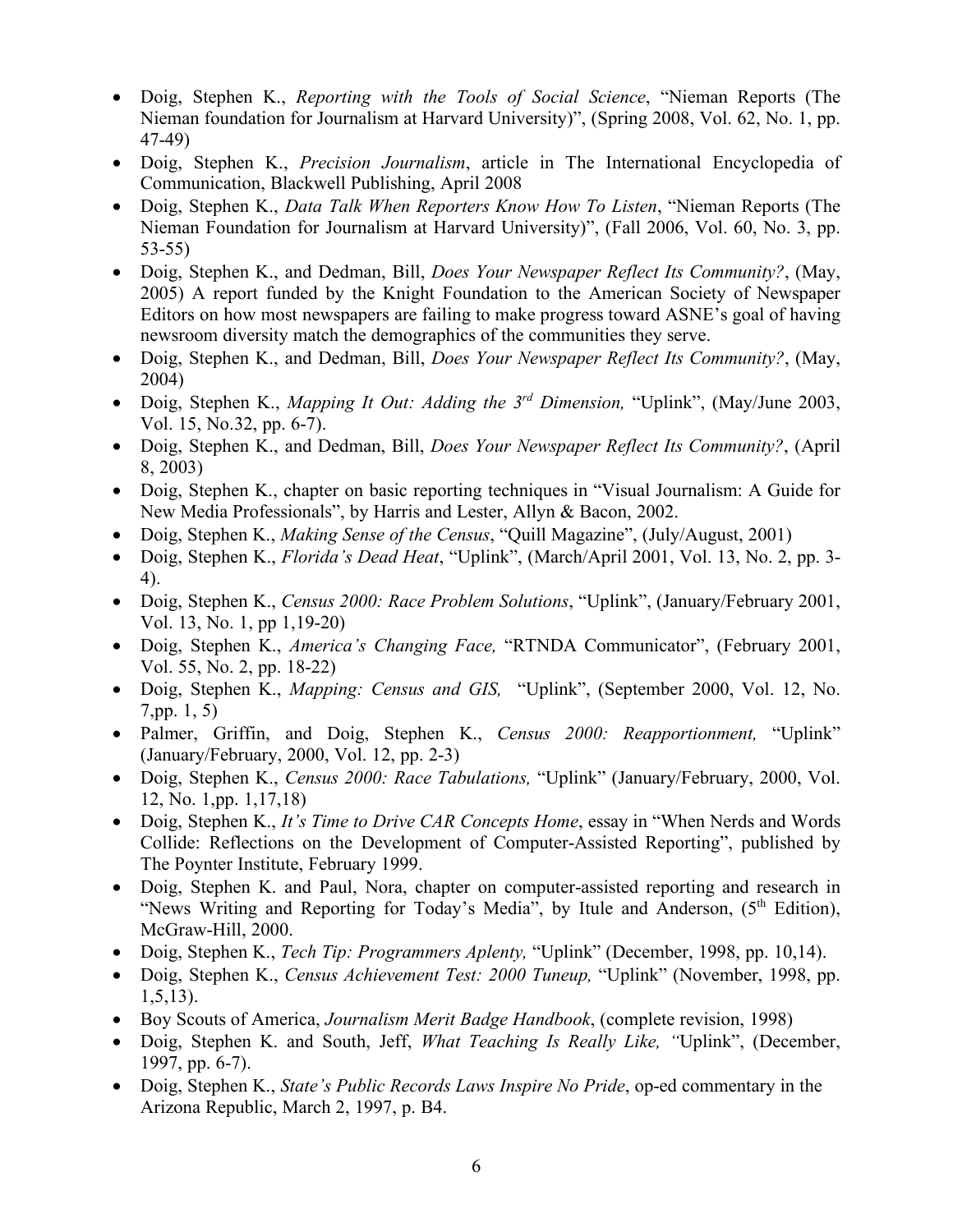- Doig, Stephen K., *The Big One: A Computer-Driven Perspective on South Florida's Post-Storm Woes,* "The Quill", (Vol. 81, No. 7, September, 1993, pp. 26-27)
- Gillmor, Dan and Doig, Stephen K., *Segregation Forever?,* "American Demographics" (January, 1992, pp. 48-51).

#### **CONFERENCES ORGANIZED**

- December, 2012. Newsroom Statistics. Three-day seminar on statistical techniques cosponsored with Investigative Reporters & Editors for 11 reporters from around the country. Phoenix, AZ.
- February, 2009. Newsroom Statistics. Three-day seminar on statistical techniques cosponsored with Investigative Reporters & Editors for six reporters from around the country. Phoenix, AZ.
- April, 2008. Newsroom Statistics. Three-day seminar on statistical techniques co-sponsored with Investigative Reporters & Editors for eight reporters from around the country. Tempe, AZ.
- February, 2007. Newsroom Statistics. Three-day seminar on statistical techniques cosponsored with Investigative Reporters & Editors for 11 reporters from around the country. Tempe, AZ.
- February, 2006. Newsroom Statistics. Three-day seminar on statistical techniques cosponsored with Investigative Reporters & Editors for 13 reporters from around the country. Tempe, AZ.
- February, 2005. Newsroom Statistics. Three-day seminar on statistical techniques cosponsored with Investigative Reporters & Editors for 12 reporters from around the country. Tempe, AZ.
- February, 2004. Newsroom Statistics. Three-day seminar on statistical techniques cosponsored with Investigative Reporters & Editors for 15 reporters from around the country. Tempe, AZ.
- 2000 to 2003 Census seminars. Under the sponsorship of Investigative Reporters & Editors (IRE), I organized and led (with Paul Overberg of *USA Today*) two-day seminars to help reporters prepare for the 2000 Census data. These seminars, done for a total of more than 450 participants, were held in Tempe (twice), Atlanta, Missouri (twice), Maryland, Chicago, Portland and Boston.
- April, 1999. Electronic News Gathering Seminar. Two-day seminar in computer-assisted reporting and research techniques for 13 professional broadcast journalists from around Arizona.
- April, 1998. Electronic News Gathering Seminar. Two-day seminar in computer-assisted reporting and research techniques for 15 professional journalists from around the Southwest.
- May, 1997. Organized and co-moderated with Arizona Attorney General Grant Woods a televised debate between journalists and politicians regarding press fairness issues.
- April, 1997. Electronic News Gathering Seminar. Two-day seminar in computer-assisted reporting and research techniques for 17 professional journalists from around the Southwest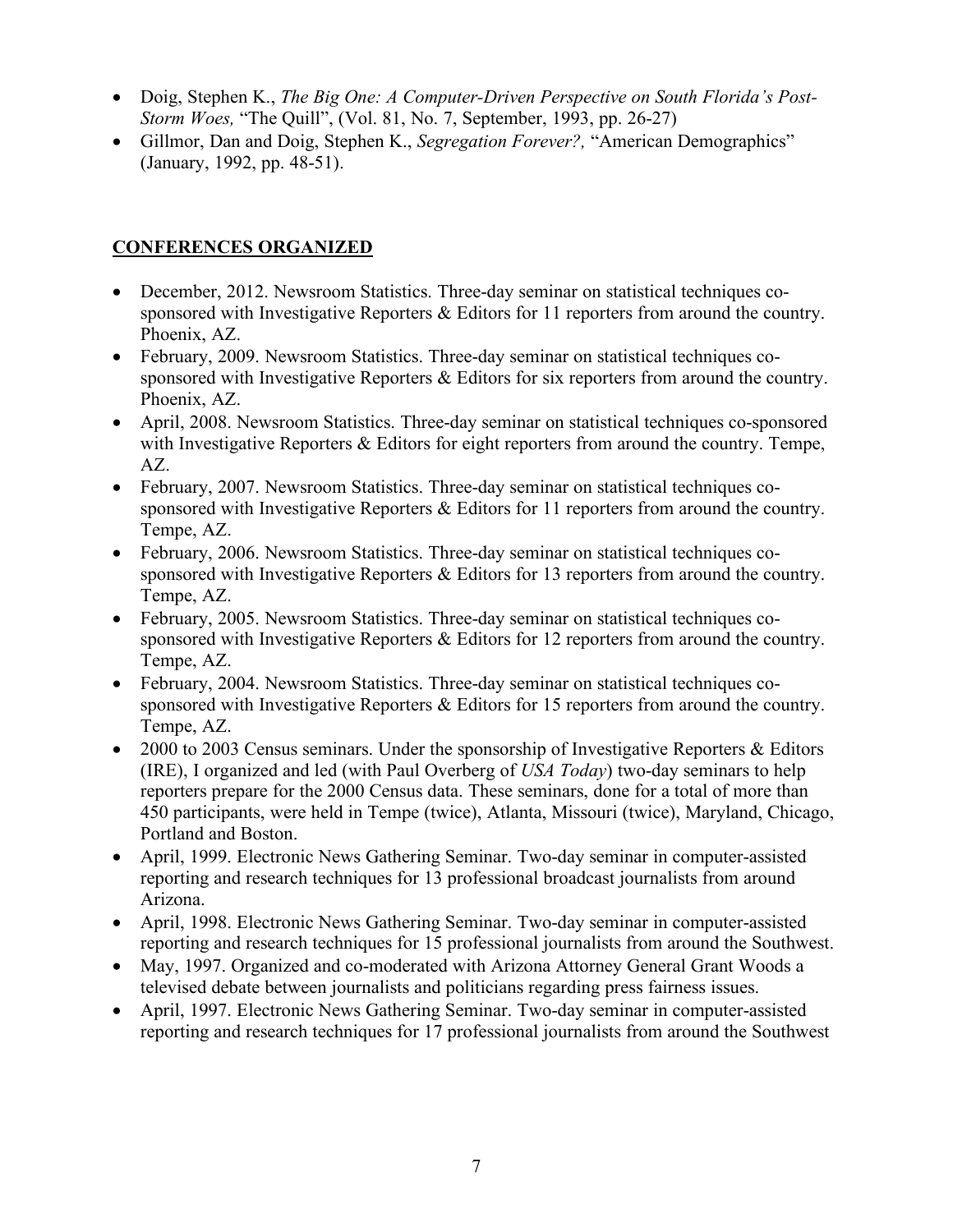## **MASSIVELY-OPEN ONLINE COURSES (MOOCS) TAUGHT**

- *"Doing Journalism with Data: First Steps, Skills and Tools"*, organized by the European Journalism Centre, week-long module on Excel skills, May 2014 through March 2015, more than 25,000 registered
- *"Investigative Journalism for the Digital Age"*, organized by the Knight Center for the Americas of the University of Texas, week-long module on Excel skills, May-June 2014, more than 5,000 registered

#### **PRESENTATIONS AND TRAINING SEMINARS GIVEN (pro bono unless noted)**

- Guest lectures at Iowa State University, Ames, IA (May 2016)
- Sessions on data journalism at IRE Watchdog Workshop, Phoenix, AZ (March 2016)
- Panelist on "Teaching Newsroom Math" at the Association for Education in Journalism and Mass Communication (AEJMC) conference, San Francisco (August 2015)
- Presented an hour-long webinar on using Excel for data graphics for Infogr.am (May 2015)
- Knight Science Journalism Fellowship Program, Massachussetts Institute of Technology, (Boston, December 2014) (paid)
- Panel on teaching an online course, Association for Education in Journalism and Mass Communication, Montreal, (August 2014)
- Excel workshop and presentation on organizing a data project, International Festival of Journalism, Perugia, Italy (April 2014)
- Three days of workshops on data journalism for reporters and editors of the Guangzhou (China) Daily Press Group (sponsored by the Thomson Foundation, December 2013)
- Knight Science Journalism Fellowship Program, Massachussetts Institute of Technology, (Boston, November 2013) (paid)
- Presentation on "spycraft" techniques for keeping the identities of confidential sources safe, and Excel training sessions, at the Global Investigative Journalism Network conference (Rio de Janeiro, October 2013)
- Training on using Excel and finding health data in the Census for the Association of Health Care Journalists (Anaheim, October 2013)
- Presentation on "spycraft" techniques for keeping the identities of confidential sources safe from prying eyes for the Investigative Reporters and Editors national conference. (June 2013)
- Data workshop for editors and reporters at Le Temps, the leading French-language newspaper and news website of Switzerland, in Geneva (May 2013)
- Invited presentation to the *Associazione Stampa Estera* (Foreign Press Association) of Milan, Italy (April 2013)
- Data workshop for graduate students at the School of Journalism of the Catholic University of Milan (April 2013)
- Data workshop for graduate students at the School of Journalism of the University of Milan (April 2013)
- Data workshop for graduate students at the IULM School of Journalism in Milan (April 2013)
- Excel workshop at the International Festival of Journalism in Perugia, Italy (April 2013)
- Data workshop with master's sutdents at the *Scuola di Giornalismo di Perugia*. (April 2013)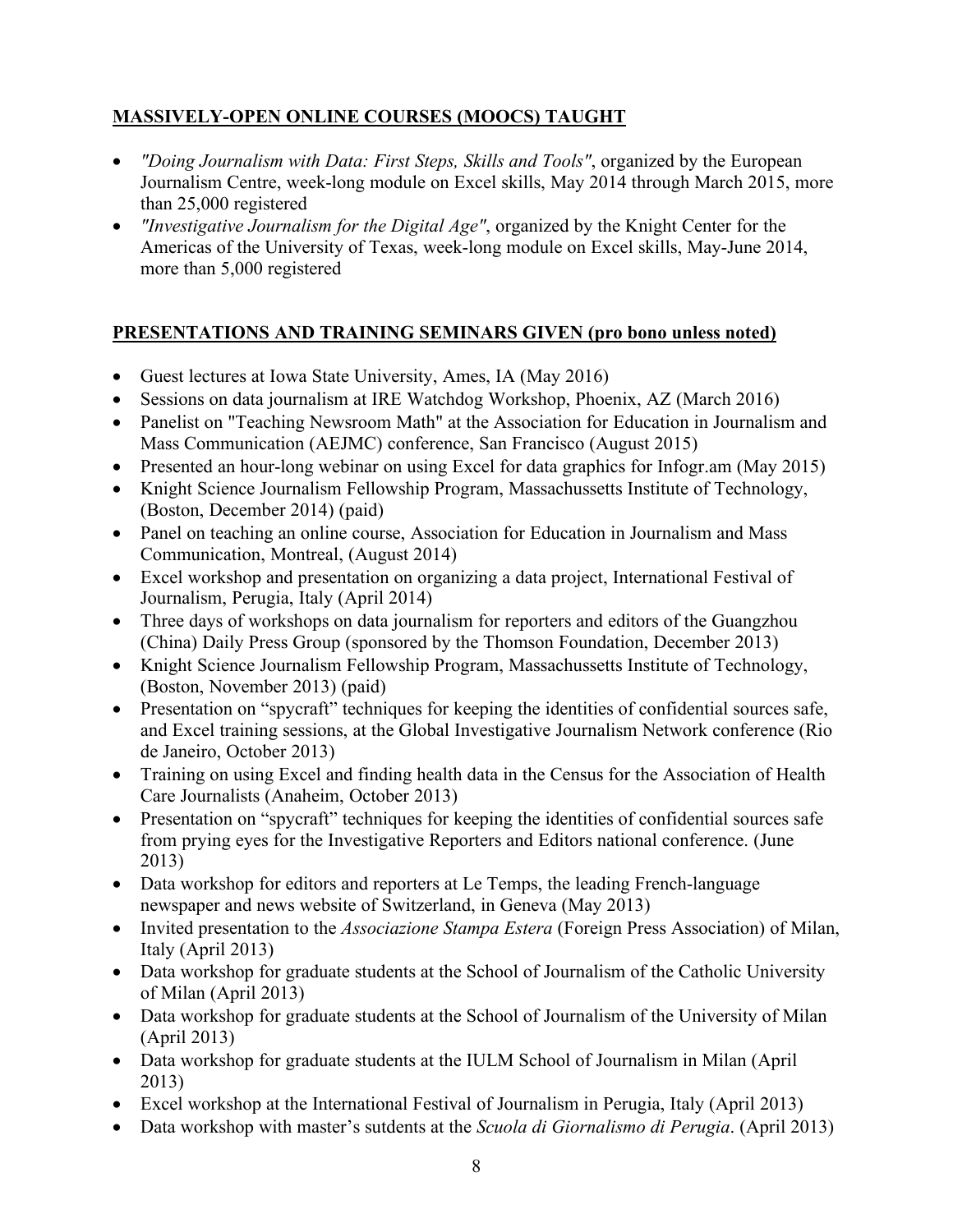- Lecture and data workshop with students in the Masters in Media and Journalism program at *Universidade Católica Portuguesa* in Lisbon (April 2013)
- Lecture on data journalism and demonstration of Excel to master's students of the *Instituto Politecnico de Lisboa* in Portugal (April 2013)
- Lecture and data workshop for master's students at the IE School of Communication of Madrid (April 2013)
- Data workshop with interns at *Diario ABC*, one of the major newspapers of Madrid. (April 2013)
- Data workshop for students at the "*Master en Periodismo de Investigación, Datos y Visualización*" school in Madrid run by the *Diario El Mundo* newspaper and the University Rey Juan Carlos. (April 2013)
- Lecture on data journalism with master's students at the University of Amsterdam, The Netherlands. (April 2013)
- Data workshop for Dutch professional reporters hosted by the University of Amsterdam. This was the second such workshop I did for reporters in Amsterdam because there was such demand for this training. (April 2013)
- Data workshop for Dutch professional reporters hosted by the University of Amsterdam. (April 2013)
- Lecture and workshop for students at the Utrecht (Netherlands) University of Applied Sciences. (April 2013)
- Data workshop for Dutch professional reporters hosted by the University of Amsterdam. (April 2013)
- Lecture and demonstration for undergraduates from the University of Tilburg (Netherlands) and the nearby Fontys Hogeschol's journalism program. (April 2013)
- Lecture to Berlin reporters and editors held at *Die Zeit*, a high-end German weekly newspaper much like the Economist. (March 2013)
- Invited evening Q&A session for journalists and interested citizens hosted by the Austrian Press Association in Vienna. (March 2013)
- Lecture and workshop for French newspaper editors sponsored by the World Association of Newspapers and News Publishers (WAN-IFRA) in Paris. (March 2013)
- Lecture to faculty and master's students at Sciences Po graduate *Ecole de Jornalisme* of Paris. (March 2013)
- Workshop on using PSPP, the open source version of the statistical program SPSS, for members of SKUP, the Norwegian investigative journalisn organization. (March 2013)
- Workshop on effective use of data in business reporting for the Reynolds Center for Business Journalism' annual professors seminar. (January 2013)
- Knight Science Journalism Fellowship Program, Massachussetts Institute of Technology, (Boston, November 2012) (paid)
- Excel workshop for Dutch and Flemish reporters at the VVOJ conference in Antwerp. (November 2012)
- Panel on "The Teaching Hospital Model" for journalism education at the AEJMC conference. (Chicago, August 2012)
- Panel on "Telling Compelling Stories with Geographical Information Systems" at the Health GIS conference. (Scottsdale, August 2012)
- Lecture on data journalism at the University of Woolongong, Australia (May 2012)
- Lecture on data journalism at the University of Technology of Sydney, Australia (May 2012)
- Data workshop for reporters and editors at the Herald Sun newspaper of Melbourne, Australia. (May 2012)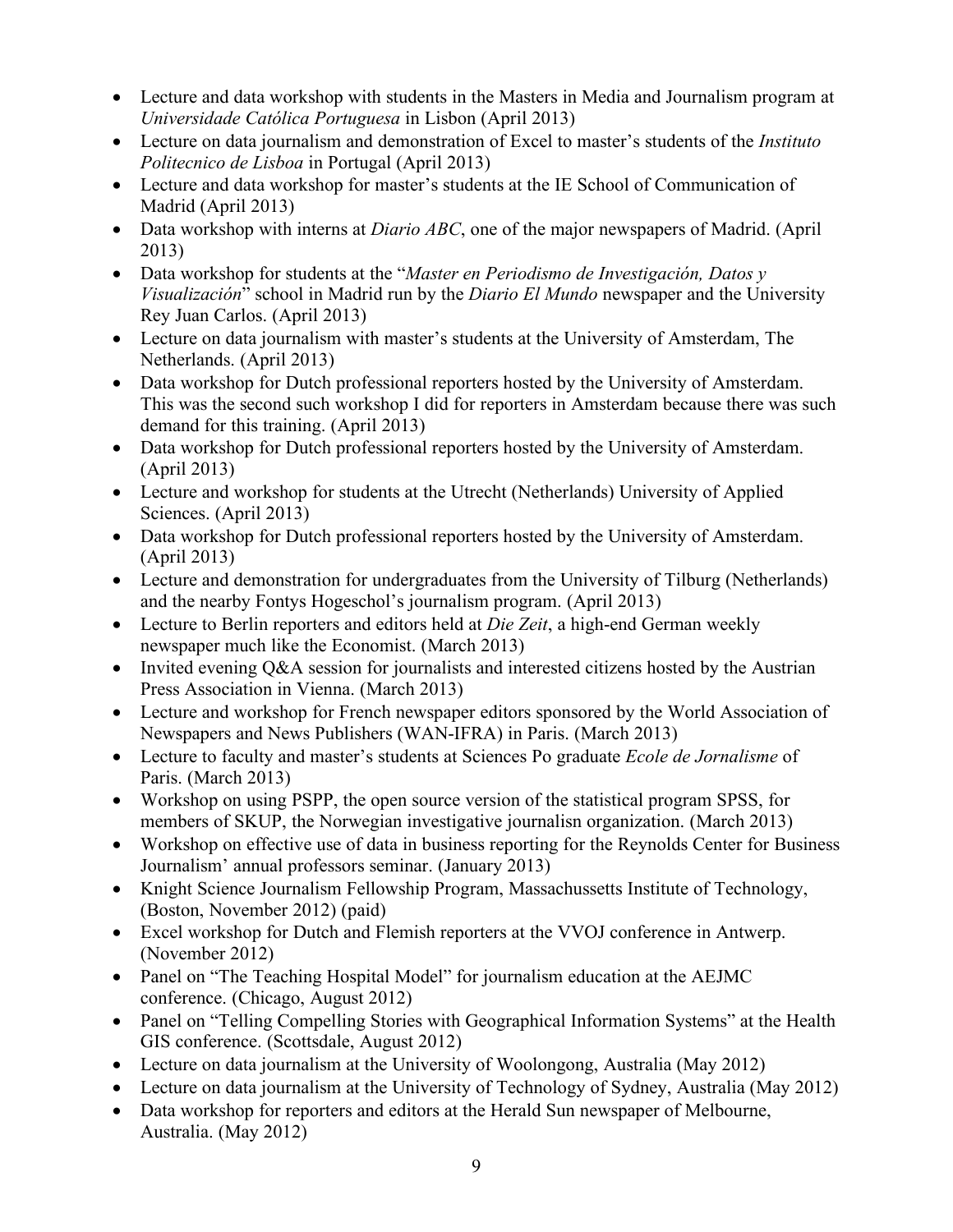- Workshops on reporting with data for students at the Poynter Institute in St. Petersburg, FL. (May 2012)
- Excel workshop for European reporters at the International Festival of Journalism at Perugia, Italy. (April 2012)
- Knight Science Journalism Fellowship Program, Massachussetts Institute of Technology, (Boston, November 2011) (paid)
- Computer-assisted reporting training for 40 Portuguese journalists, organized by the U.S. Embassy in Portugal (Lisbon, October 2011)
- Knight Science Journalism Fellowship Program, Massachussetts Institute of Technology, (Boston, April 2011) (paid)
- IRE Watchdog Workshop, held at the University of Southern California (Los Angeles, March 2011)
- Census training for business journalists, organized by the Reynolds Center for Business Journalism, (Philadelphia, January 2011, and Dallas, April 2011) (paid)
- Data training at IRE Watchdog Workshop at the University of Southern California in Los Angeles. (March 2011)
- IRE Campus Coverage workshop for student journalists (Phoenix, January 2011)
- Workshop on Census data for health reporters at the University of Southern California, (Los Angeles, January 2011) (paid)
- Fulbright seminars about computer-assisted reporting at journalism schools across Portugal (Fall 2010, supported by Fulbright Professorship)
- Day-long training session for citizen journalism bloggers in Florida (April 2010) (paid)
- International Festival of Journalism, Perugia, Italy (April 2010)
- Society of American Business Editors and Writers, Phoenix (March 2010)
- IRE Campus Coverage workshop for student journalists, Phoenix (January 2010)
- Maynard Institute Editors Training Program, University of Nevada-Reno, (June 2009)
- Global Investigative Journalism Conference, Lillehammer, Norway (September 2008)
- Arizona Newspaper Association (September 2007)
- *Associação Brasileira de Jornalismo Investigativo* (ABRAJI), Sao Paulo (May 2007).
- Day-long training seminars for citizen journalism bloggers in Colorado, Michigan, Iowa, New Mexico and Minnesota (2006-2008)
- National Writers Workshop, San Antonio (May 2006)
- *Instituto Nacional de Estadistica*, Sevilla, Spain, seminar on using census data for Spanish journalists, (April 2006)
- Global Investigative Journalism Conference, Amsterdam, Netherlands (October, 2005)
- Fonteys Hogeschol in Tilburg, Netherlands (October, 2005, paid consultation)
- Special Libraries Association, Toronto (June 2005)
- Fonteys Hogeschol in Tilburg, Netherlands (2004, paid consultation)
- The Fonds Pascal Decroos organization in Brussels (2004, paid consultation)
- The Dutch-Flemish Association of Investigative Journalists (VVOJ) in Amsterdam (2004, paid consultation)
- "Best Practices in Journalism" seminar on newsroom math for broadcasters, Chicago (2004)
- Escuela de Periodismo, Universidad Autonoma de Madrid y "El Pais" (2003, paid consultation)
- Arizona Republic interns (2003, paid consultation)
- Sarasota Herald-Tribune (2003, paid consultation)
- University of California at Berkeley (2003)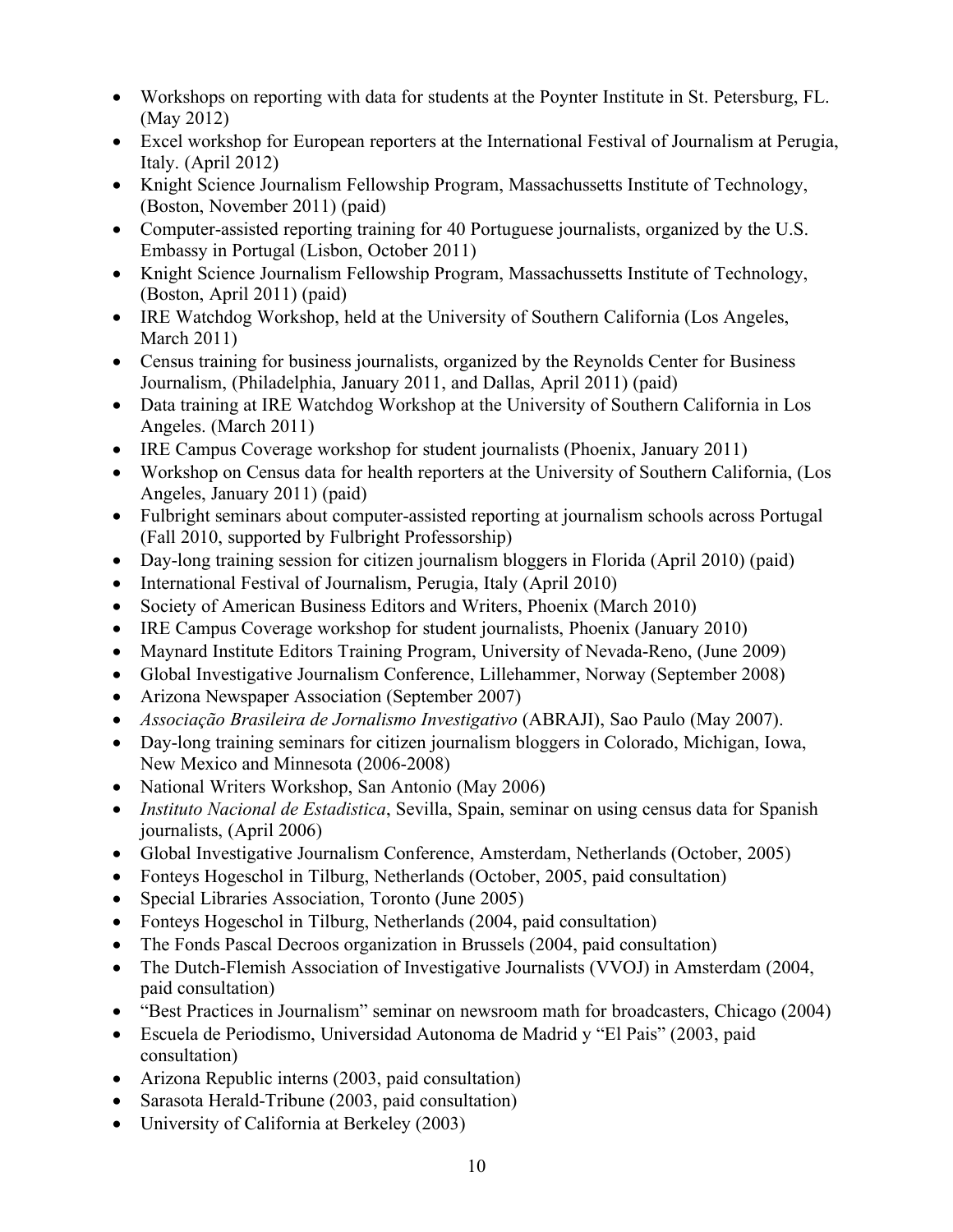- Arizona Republic reporters (2002, paid consultation)
- Michigan State University faculty (2002, paid consultation)
- Pew Hispanic Center (2002)
- Western Knight Center (2002)
- Pew Center for Journalism/IRE (2002)
- National Writers Workshop (2001)
- British Broadcasting Corporation reporters and editors (2001, paid consultation)
- European Journalism Center (2001)
- MidAmerica Press Association (2001)
- NetMedia 2000, European reporters and editors (2000)
- USA Today reporters and editors (2000, paid consultation)
- San Jose Mercury News reporters and editors (2000, paid consultation)
- Miami Herald reporters and editors (2000, paid consultation)
- Copley Newspapers reporters and editors (2000, paid consultation)
- Southern Newspaper Publishers Association (2000, paid consultation)
- Sun City (AZ) Daily News Sun reporters and editors (2000)
- Mesa Tribune reporters and editors (2000 and 2001, paid consultations)
- Cleveland Plain Dealer reporters and editors (2000, paid consultation)
- Central Michigan University faculty and students (2000)
- Michigan State University faculty and students (2000)
- Daily Oklahoman reporters and editors (1999, paid consultation)
- Mesa Tribune reporters and editors (1999)
- Maynard Institute "Team Management for Editors" seminar (1999)
- Arizona Interscholastic Press Association (1998)
- Cronkite School faculty (1998)
- Arizona Associated Press Managing Editors (1998)
- Arizona Republic education writers (1998)
- San Francisco State University journalism faculty and students (1998)
- University of Nevada at Reno journalism faculty (1998)
- Maynard Institute Summer Editing Program (1997 and 1998 and 1999)
- Florida Society of Newspaper Editors (1998)
- Professional Insurance Communicators of America (1998, paid consultation)
- American Compensation Association (1997)
- Arizona Associated Press Sports Editors conference (1996)

#### **INVITED PANELIST AND SPEAKER**

Speaker, panelist and instructor at Investigative Reporters and Editors (IRE) and National Institute of Computer-Assisted Reporting (NICAR) regional, national and international meetings in:

- New Orleans (2020)
- Newport Beach, CA (2019)
- Phoenix  $(2017)$
- Jacksonville (2017)
- Denver  $(2016)$
- San Francisco (2014)
- Baltimore, MD (2014)
- San Antonio, TX (2013)
- Boston, MA  $(2012)$
- St. Louis, MO (2012)
- Orlando, FL  $(2011)$
- Raleigh, NC  $(2011)$
- Las Vegas, NV (2010)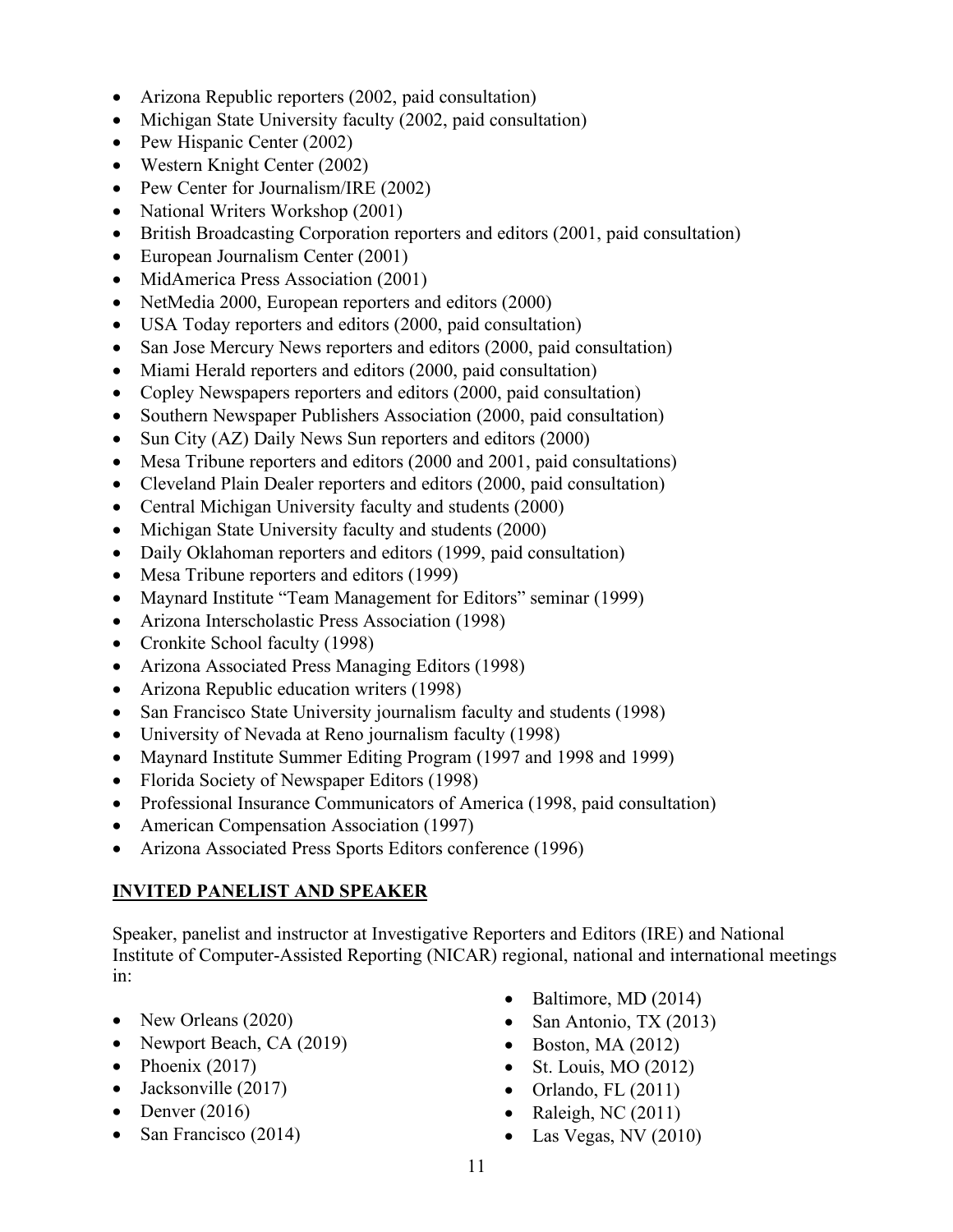- Phoenix, AZ (2010, local organizing committee)
- Boston, MA (2009)
- Indianapolis, IN (2009)
- Miami, FL  $(2008)$
- Houston, TX  $(2008)$
- Phoenix, AZ (2007, member of local organizing committee)
- Cleveland, OH (2007)
- Newark, NJ  $(2006)$
- Denver,  $CO(2005)$
- Hollywood, CA (2005)
- Atlanta, GA  $(2004)$
- Washington, D.C.  $(2003)$
- Charlotte, NC  $(2003)$
- San Francisco, CA (2002)
- Philadelphia (2002)
- Chicago, IL  $(2001)$
- Lexington, KY  $(2000)$
- New York, NY  $(2000)$
- Los Angeles, CA (1999)
- Boston, MA (1999)
- Indianapolis, IN (1998)
- Ciudad Juarez, Mexico (1997)
- Phoenix, AZ (1997, member of local organizing committee)
- Nashville, TN (1997)
- Cleveland, OH (1995)
- Miami, FL (1995, member of local organizing committee)
- San Jose, CA  $(1994)$
- New York, NY  $(1994)$
- Portland, OR (1993)

## **Invited panelist or speaker at colloquia or national meetings of:**

- Invited keynote panelist at Arxan Forum on intercultural communication, Inner Mongolia, China (Septemper 2018)
- Invited panelist at the World Federation of Science Journalists meeting, Austin, TX (February 2018)
- Invited keynote speech on evolution of data journalism for the "Data Storytelling Workshop" at the University of Oregon's Agoara Journalism Center (April 2016)
- Invited panelist on analysis tools at "Data Journalism Summit", New York (April 2016)
- Invited keynote speech on history of computer-assisted reporting at "International Congress of Data Journalism", Malaga, Spain (February 2016)
- Invited keynote speech on history of computer-assisted reporting at DataFest, organized by the La Nacion newspaper of Buenos Aires, Argentina (December 2014)
- Invited speech on how journalists use large data sets for the "Big Data, Big Ideas for Media" conference in London. (June 2013)
- Fulbright Brainstorms Conference, lecture on the importance of investigative journalism in a democracy, Lisbon, Portugal (October 2010)
- Journalism Education Association (Phoenix, April 2009)
- California First Amendment Coalition (Los Angeles, April 2008)
- American Statistical Association (Salt Lake City, 2007)
- Knight Foundation Mid-Career Program Directors (Washington, DC, 2004)
- American Society of Newspaper Editors (Washington, DC, 2004)
- Associated Press Managing Editors (Phoenix, 2003)
- ESRI (GIS/mapping) Users annual meeting (San Diego, 2003)
- American Society of Newspaper Editors (New Orleans, 2003)
- Broadcast Educators Association (Las Vegas, 2003)
- Arizona State University Barrett Honors College (colloquium with author David Halberstam, 2002)
- Florida International University lecture series (Miami, 2002)